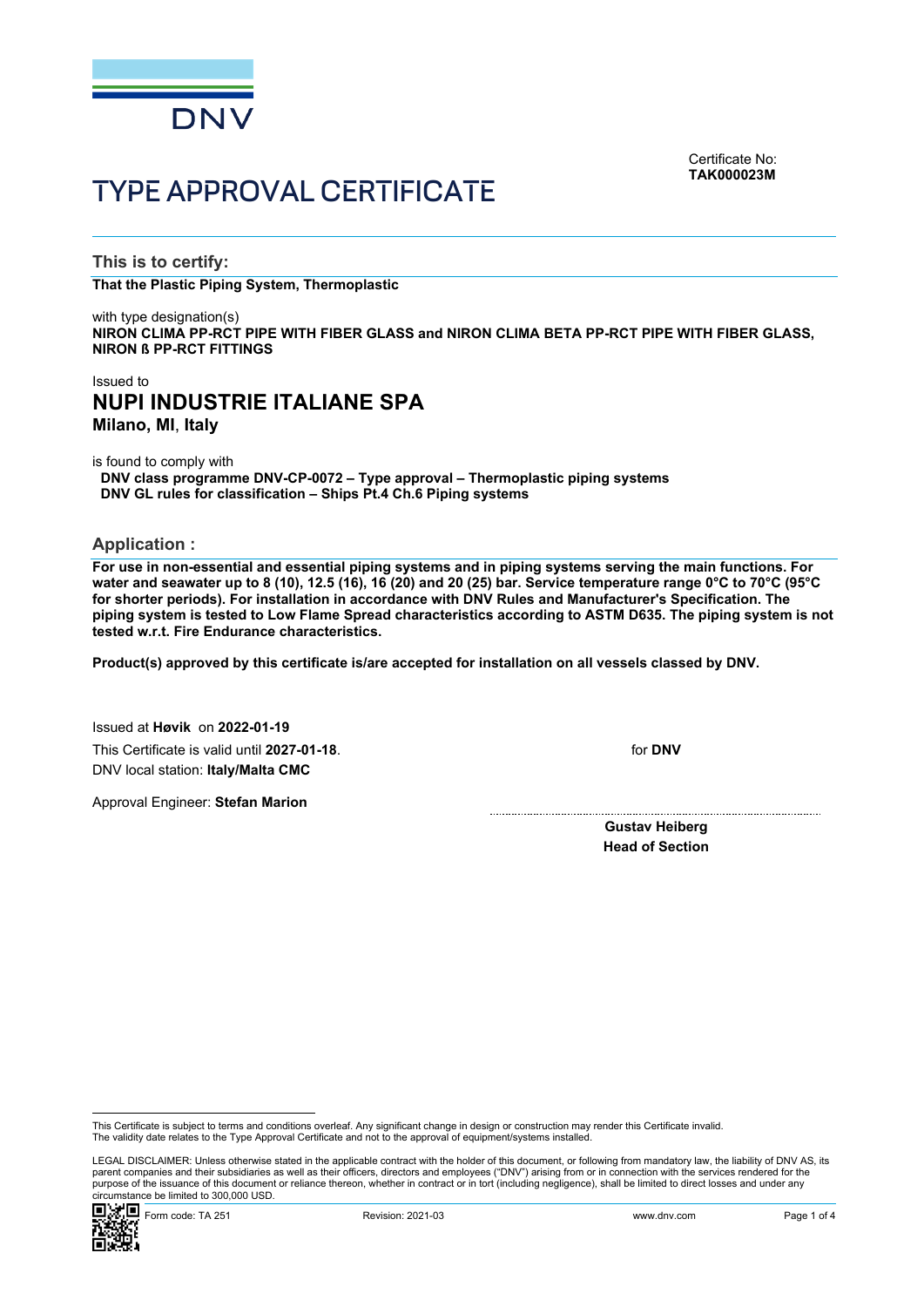

# **Product description**

### **NIRON CLIMA PP-RCT PIPE WITH FIBER GLASS and NIRON CLIMA BETA PP-RCT PIPE WITH FIBER GLASS (SDR 7.3/7.4, SDR9, SDR11 and SDR17) and NIRON ß PP-RCT Fittings**

- Refer to Nupi's Catalogue; Multilayer NIRON PP-RCT pipes
- Polypropylene Random-Copolymer (PP-RCT) with Fiberglass
- In conformity with standards UNI EN ISO 15874, DIN 8077, CSA B137.11, ASTM F2389
- Nominal Internal Pressure rating (NUPI): 10 / 16 / 20 / 25 bar at 20°C
- Nominal Internal Pressure rating (IMO\*): 8 / 12.5 / 16 / 20 bar.
- \* IMO=IMO Resolution A.753(18); Downrated due to internal burst pressure testing.
- External Pressure rating: 2.7 bar (collapse resistant, for minimum pressure class SDR17), > 3 bar (collapse resistant, for other SDR)

#### Pipes:

| Nominal   | Nominal Wall thickness [mm]<br>Standard Size Ratio, SDR |                          |               |                          |  |
|-----------|---------------------------------------------------------|--------------------------|---------------|--------------------------|--|
| diameter, |                                                         |                          |               |                          |  |
| DN [mm]   | SDR 7.3/7.4                                             | SDR <sub>9</sub>         | <b>SDR 11</b> | <b>SDR 17</b>            |  |
|           | Nominal Pressure, PN [bar]                              |                          |               |                          |  |
|           | 25 (20)                                                 | 20 (16)                  | 16 (12.5)     | 10(8)                    |  |
| 20        | 2.8                                                     |                          |               |                          |  |
| 25        | 3.5                                                     | $\overline{\phantom{a}}$ | 2.3           | -                        |  |
| 32        | 4.4                                                     | 3.6                      | 2.9           | -                        |  |
| 40        | 5.5                                                     | 4.5                      | 3.7           | -                        |  |
| 50        | 6.9                                                     | 5.6                      | 4.6           | $\overline{\phantom{0}}$ |  |
| 63        | 8.6                                                     | 7.1                      | 5.8           | 3.8                      |  |
| 75        | 10.3                                                    | 8.4                      | 6.8           | 4.5                      |  |
| 90        | 12.3                                                    | 10.1                     | 8.2           | 5.4                      |  |
| 110       | 15.1                                                    | 12.3                     | 10.0          | 6.6                      |  |
| 125       | 17.1                                                    | 14.0                     | 11.4          | 7.4                      |  |
| 160       | 21.9                                                    | 17.9                     | 14.6          | 9.5                      |  |
| 200       | 27.4                                                    | 22.4                     | 18.2          | 11.9                     |  |
| 250       | 34.2                                                    | 27.9                     | 22.7          | 14.8                     |  |

#### NIRON β Fittings (PP-RCT):

Elbows, tees, reducers, couplers, end caps, stub ends, transitions (swivel/threaded).

Joining techniques:

Socket fusion, electrofusion and butt fusion.

## **Manufactured by**

| Castel Guelfo Plant; Via Dell'Artigianato 13, 40023, Castel Guelfo (BO), Italy                | [Pipes]    |
|-----------------------------------------------------------------------------------------------|------------|
| Busto Arsizio Plant; Via Stefano Ferrario 8, Z.I. Sud-Ovest – 21052 Busto Arsizio (VA), Italy | [Fittings] |

DNV local station: Milan

# **Responsibility**

The Company (stated on the front page of this Certificate) takes the responsibility that both design and production are in compliance with Rules, Standards and/or Regulations listed on page 1 of this certificate.

# **Application/Limitation**

The plastic piping system is type approved for application in piping systems as listed in "Table 1 - Fire endurance requirements matrix" of DNV Rules Pt.4, Ch.6, Section 2, as follows:

| Item   | <i>≣</i> xample<br>of piping systems ( |
|--------|----------------------------------------|
| ıwater |                                        |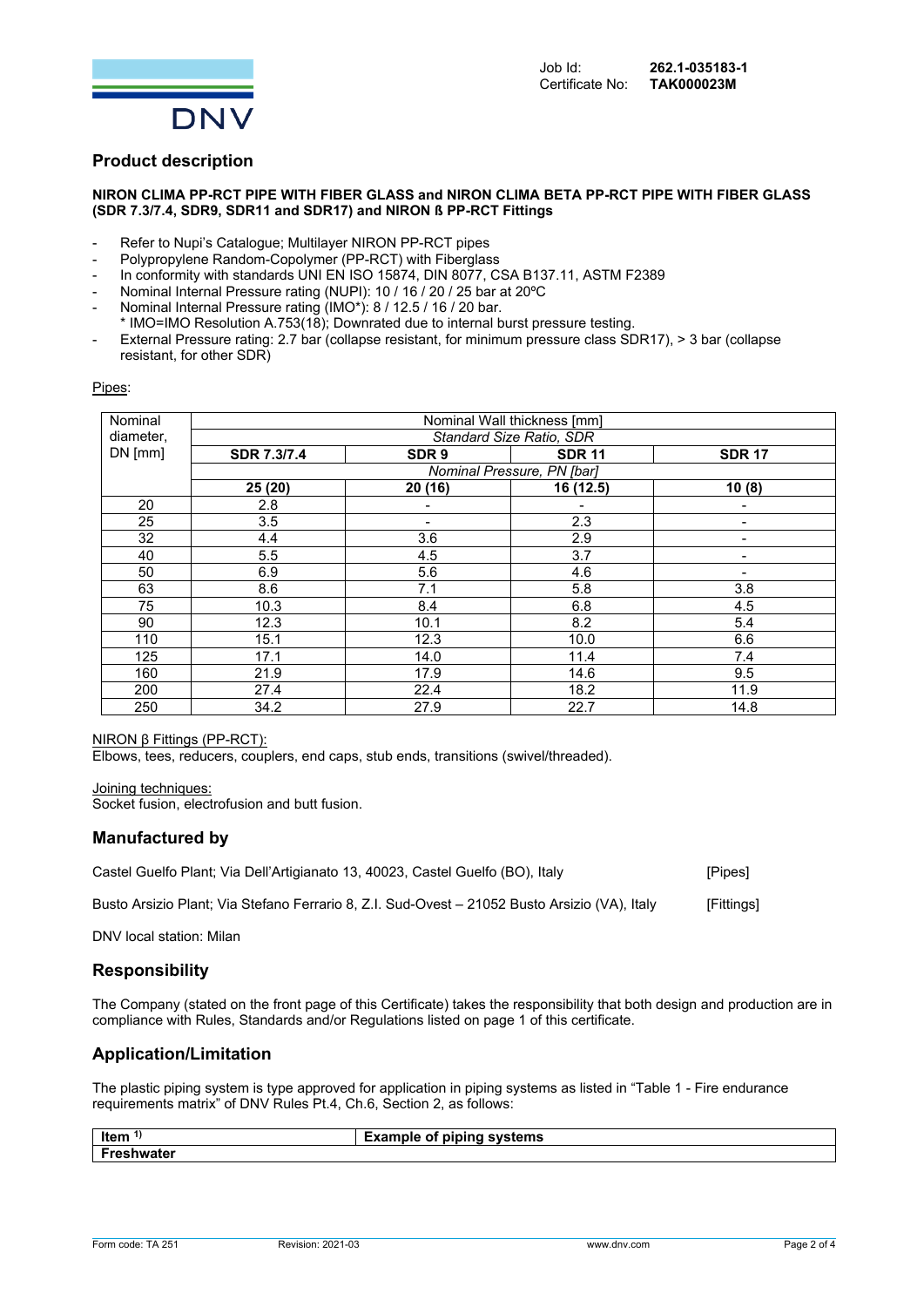

| Non-essential systems                  | 22      | Potable hot and cold water and burkerlines. Grey and Black water, hot<br>water heating, potable water treatment systems (Osmosis and<br>Evaporation)<br>Chilled water and cooling water of air condition system |  |  |  |  |
|----------------------------------------|---------|-----------------------------------------------------------------------------------------------------------------------------------------------------------------------------------------------------------------|--|--|--|--|
| <b>Sanitary drains and scuppers</b>    |         |                                                                                                                                                                                                                 |  |  |  |  |
| Sanitary drains internal               | 24      | Black and grey water including wastewater treatment and discharge lines<br>to shore                                                                                                                             |  |  |  |  |
| Scuppers and discharges<br>(overboard) | 25      |                                                                                                                                                                                                                 |  |  |  |  |
| Sounding and air                       |         |                                                                                                                                                                                                                 |  |  |  |  |
| Water tanks or dry spaces              | 26      | Sounding and air pipes of water tanks and dry spaces, cofferdams                                                                                                                                                |  |  |  |  |
| Sea water                              |         |                                                                                                                                                                                                                 |  |  |  |  |
| Non-essential systems                  | 19      | Piping systems of Ballast Water Management Systems (BWMS)                                                                                                                                                       |  |  |  |  |
| <b>Essential systems</b>               | 12, 13, | Bilge main and branches, fire main and water spray, foam systems,                                                                                                                                               |  |  |  |  |
|                                        | 14, 15, | Sprinkler system, Ballast water systems, cooling water, Tank cleaning                                                                                                                                           |  |  |  |  |
|                                        | 16, 17, | services fixed machines.                                                                                                                                                                                        |  |  |  |  |
|                                        | 18      |                                                                                                                                                                                                                 |  |  |  |  |
| <b>Miscellaneous</b>                   |         |                                                                                                                                                                                                                 |  |  |  |  |
| Service-air (non essential)            | 29      |                                                                                                                                                                                                                 |  |  |  |  |
| <b>Brine</b>                           | 30      |                                                                                                                                                                                                                 |  |  |  |  |
| Central vacuum cleaners                | 32      |                                                                                                                                                                                                                 |  |  |  |  |

#### **Notes:**

**1)** Approved installation locations where "0" is specified in Table 1 – Fire endurance requirements matrix.

Maximum service pressure; 8 (10), 12.5 (16), 16 (20) and 20 (25) bar. Ref. above table w.r.t. dimensions. Maximum allowable pressure to be reduced as a function of operating temperature when service temperature is above 20°C. Please refer to DNV-CP-0072, Table 2.

Service temperature range; 0ºC to 70ºC. For shorter periods up to 95ºC.

#### **Fire Endurance Level**

The piping system is not tested with respect to Fire Endurance characteristics.

#### **Low Flame Spread**

The piping system is tested for low flame spread characteristics in accordance with ASTM D635:18.

#### **Smoke Generation & Toxicity**

The piping system is not tested with respect to Smoke Generation & Toxicity characteristics.

#### **Electrical conductivity**

The piping system is non-conductive, not for installation in gas hazardous area.

#### **Passenger vessels**

For application on passenger vessels additional requirements specified in the Rules and Regulations of the appropriate Flag State authority may have to be observed.

## **INSTALLATION**

For installation in accordance with DNV Rules and Manufacturer's Specification: for designing and installation of NIRON piping systems the instructions in "NIRON Technical Manual" are to be observed.

For sea water and brine applications only use transitions fittings made of sea water resistant stainless steel.

#### **Bulkhead and Deck Penetration**

Pipe penetration through watertight bulkheads or decks as well as through fire divisions shall be type approved unless the penetration pipe is welded into the bulkhead/deck.

When plastic pipes pass through watertight bulkheads or decks, the watertight integrity of the bulkhead or deck is to be maintained by a metallic shut-off valve fitted at the bulkhead or deck. The operation of this valve shall be provided from above the freeboard deck. Refer to DNV Rules Pt.4, Ch.6, Sec.3 – 1.4 Fittings on watertight bulkheads.

On passenger vessels, where the watertight bulkhead is also a fire division, the requirements of the SOLAS Chapter II - 1, Regulation 13.2.3. are to be observed